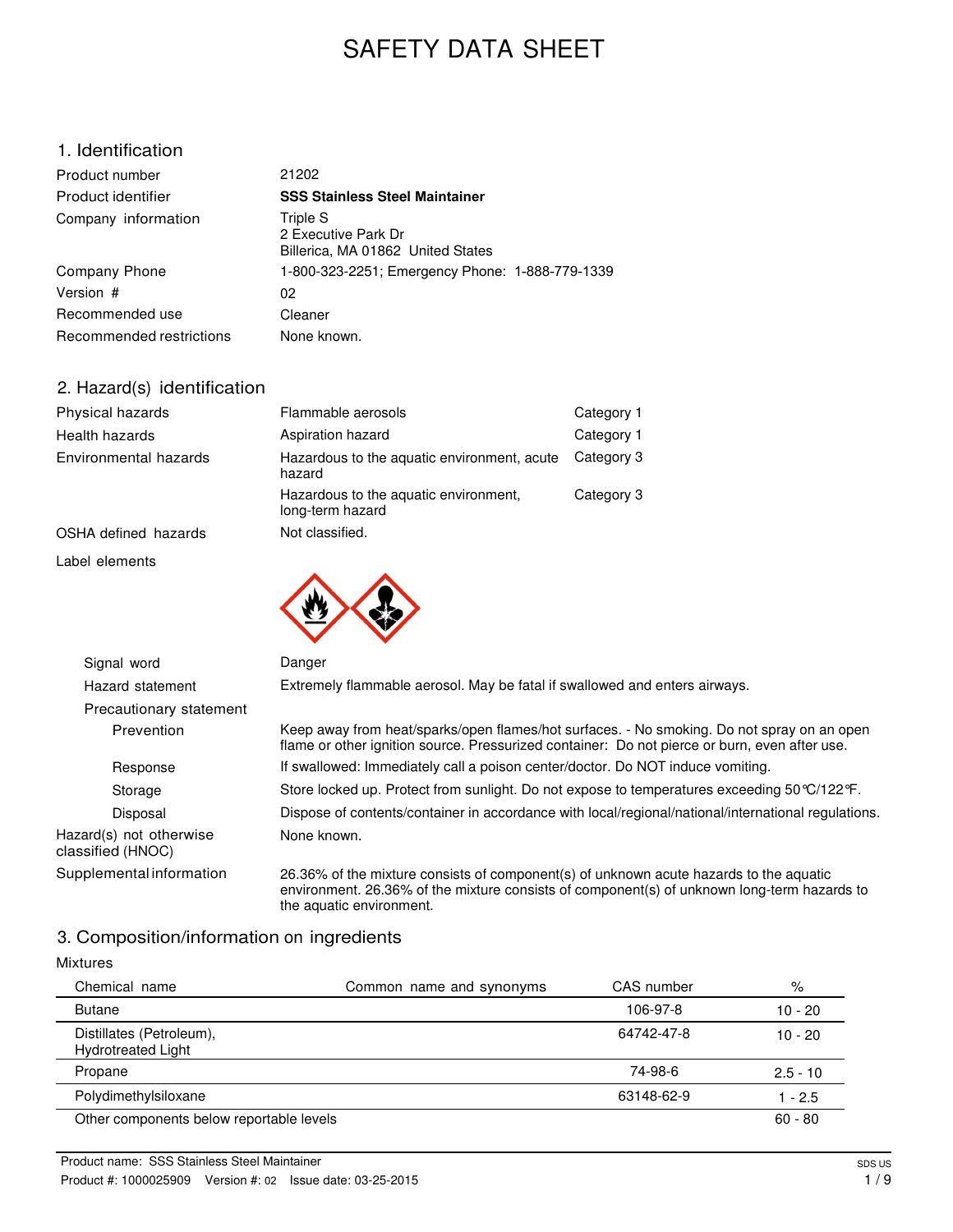\*Designates that a specific chemical identity and/or percentage of composition has been withheld as a trade secret.

| 4. First-aid measures                                                        |                                                                                                                                                                                                                 |
|------------------------------------------------------------------------------|-----------------------------------------------------------------------------------------------------------------------------------------------------------------------------------------------------------------|
| Inhalation                                                                   | Move to fresh air. Call a physician if symptoms develop or persist.                                                                                                                                             |
| Skin contact                                                                 | Take off immediately all contaminated clothing. Rinse skin with water/shower. Get medical<br>attention if irritation develops and persists.                                                                     |
| Eye contact                                                                  | Immediately flush eyes with plenty of water for at least 15 minutes. Remove contact lenses, if<br>present and easy to do. Get medical attention if irritation develops and persists.                            |
| Ingestion                                                                    | Call a physician or poison control center immediately. Rinse mouth. Do not induce vomiting. If<br>vomiting occurs, keep head low so that stomach content doesn't get into the lungs.                            |
| Most important<br>symptoms/effects, acute and<br>delayed                     | Direct contact with eyes may cause temporary irritation. Aspiration may cause pulmonary edema<br>and pneumonitis.                                                                                               |
| Indication of immediate<br>medical attention and special<br>treatment needed | Treat symptomatically.                                                                                                                                                                                          |
| General information                                                          | Take off all contaminated clothing immediately. Wash contaminated clothing before reuse. Ensure<br>that medical personnel are aware of the material(s) involved, and take precautions to protect<br>themselves. |
| 5. Fire-fighting measures                                                    |                                                                                                                                                                                                                 |
| Suitable extinguishing media                                                 | Water fog. Alcohol resistant foam. Dry chemical powder. Carbon dioxide (CO2).                                                                                                                                   |
| Unsuitable extinguishing<br>media                                            | Do not use water jet as an extinguisher, as this will spread the fire.                                                                                                                                          |
| Specific hazards arising from<br>the chemical                                | Contents under pressure. Pressurized container may explode when exposed to heat or flame.<br>During fire, gases hazardous to health may be formed.                                                              |
| Special protective equipment<br>and precautions for firefighters             | Self-contained breathing apparatus and full protective clothing must be worn in case of fire.                                                                                                                   |

Move containers from fire area if you can do so without risk. Containers should be cooled with water to prevent vapor pressure build up.

General fire hazards **Extremely flammable aerosol.** 

#### 6. Accidental release measures

Fire-fighting

equipment/instructions

| Personal precautions,<br>protective equipment and<br>emergency procedures | Keep unnecessary personnel away. Keep people away from and upwind of spill/leak. Eliminate all<br>ignition sources (no smoking, flares, sparks, or flames in immediate area). Wear appropriate<br>protective equipment and clothing during clean-up. Do not touch damaged containers or spilled<br>material unless wearing appropriate protective clothing. Ventilate closed spaces before entering<br>them. Local authorities should be advised if significant spillages cannot be contained. |
|---------------------------------------------------------------------------|------------------------------------------------------------------------------------------------------------------------------------------------------------------------------------------------------------------------------------------------------------------------------------------------------------------------------------------------------------------------------------------------------------------------------------------------------------------------------------------------|
| Methods and materials for<br>containment and cleaning up                  | Eliminate all ignition sources (no smoking, flares, sparks, or flames in immediate area). Stop leak if<br>you can do so without risk. Move the cylinder to a safe and open area if the leak is irreparable.<br>Wipe up with absorbent material (e.g. cloth, fleece). Clean surface thoroughly to remove residual<br>contamination.                                                                                                                                                             |
|                                                                           | Never return spills in original containers for re-use.                                                                                                                                                                                                                                                                                                                                                                                                                                         |
| Environmental precautions                                                 | Avoid discharge into drains, water courses or onto the ground.                                                                                                                                                                                                                                                                                                                                                                                                                                 |
| 7. Handling and storage                                                   |                                                                                                                                                                                                                                                                                                                                                                                                                                                                                                |
| Precautions for safe handling                                             | Do not handle, store or open near an open flame, sources of heat or sources of ignition. Protect<br>material from direct sunlight. Use only outdoors or in a well-ventilated area. All equipment used<br>when handling the product must be grounded. Use non-sparking tools and explosion-proof<br>equipment. Provide adequate ventilation. Avoid breathing mist or vapor.                                                                                                                     |
| Conditions for safe storage,<br>including any incompatibilities           | Pressurized container. Protect from sunlight and do not expose to temperatures exceeding<br>50 °C/122 °F. Keep away from heat, sparks and open flame. Store in a well-ventilated place. Keep<br>in a cool place. Store away from incompatible materials (see Section 10 of the SDS). Level 1<br>Aerosol.                                                                                                                                                                                       |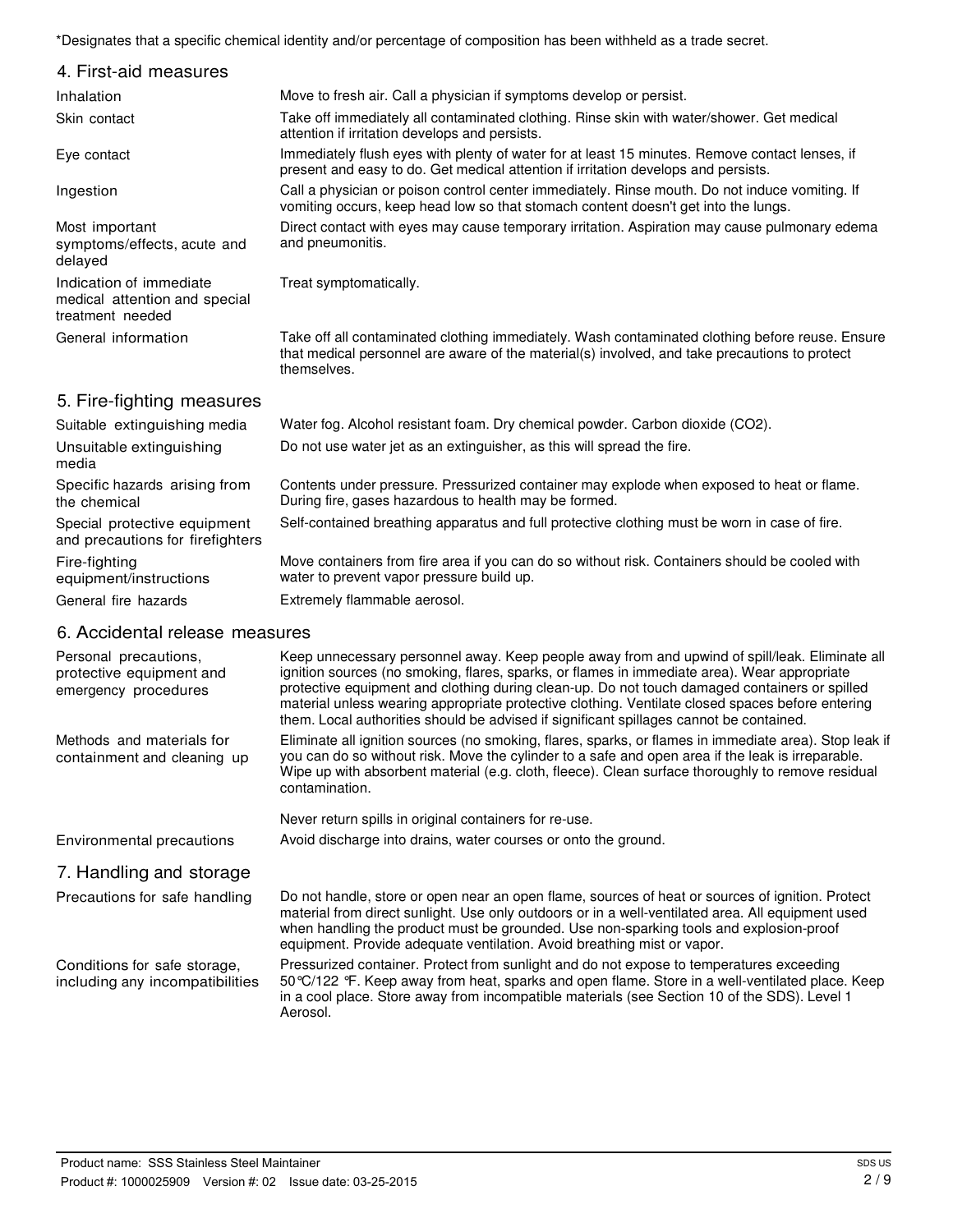# 8. Exposure controls/personal protection

#### Occupational exposure limits US. OSHA Table Z-1 Limits for Air Contaminants (29 CFR 1910.1000) Components Type Value Propane (CAS 74-98-6) US. ACGIH Threshold Limit Values PEL 1800 mg/m3 1000 ppm Components Type Value Butane (CAS 106-97-8) STEL STEL 1000 ppm US. NIOSH: Pocket Guide to Chemical Hazards Components Type Value Butane (CAS 106-97-8) Propane (CAS 74-98-6) TWA 1900 mg/m3 800 ppm TWA 1800 mg/m3 1000 ppm Biological limit values No biological exposure limits noted for the ingredient(s). Appropriate engineering controls Explosion-proof general and local exhaust ventilation. Individual protection measures, such as personal protective equipment Eye/face protection Wear safety glasses with side shields (or goggles). Hand protection Wear protective gloves. Skin protection Other Wear suitable protective clothing. Respiratory protection If engineering controls do not maintain airborne concentrations below recommended exposure limits (where applicable) or to an acceptable level (in countries where exposure limits have not been established), an approved respirator must be worn. Thermal hazards Wear appropriate thermal protective clothing, when necessary. General hygiene considerations When using do not smoke. Always observe good personal hygiene measures, such as washing after handling the material and before eating, drinking, and/or smoking. Routinely wash work clothing and protective equipment to remove contaminants.

## 9. Physical and chemical properties

| Appearance                                   |                                                       |  |  |
|----------------------------------------------|-------------------------------------------------------|--|--|
| Physical state                               | Gas. Form                                             |  |  |
|                                              | Aerosol, Color                                        |  |  |
|                                              | Not available.                                        |  |  |
| Odor                                         | Not available.                                        |  |  |
| Odor threshold                               | Not available.                                        |  |  |
| рH                                           | $5.6 - 6.6$ estimated                                 |  |  |
| Melting point/freezing point                 | Not available.                                        |  |  |
| Initial boiling point and boiling<br>range   | 229.79 F (109.88 °C) estimated                        |  |  |
| Flash point                                  | -156.0 $\mathcal{F}$ (-104.4 °C) Propellant estimated |  |  |
| Evaporation rate                             | Not available.                                        |  |  |
| Flammability (solid, gas)                    | Not available.                                        |  |  |
| Upper/lower flammability or explosive limits |                                                       |  |  |
| Flammability limit - lower<br>$(\% )$        | Not available.                                        |  |  |
| Flammability limit - upper<br>$(\% )$        | Not available.                                        |  |  |
| Explosive limit - lower (%)                  | Not available.                                        |  |  |
| Explosive limit - upper (%)                  | Not available.                                        |  |  |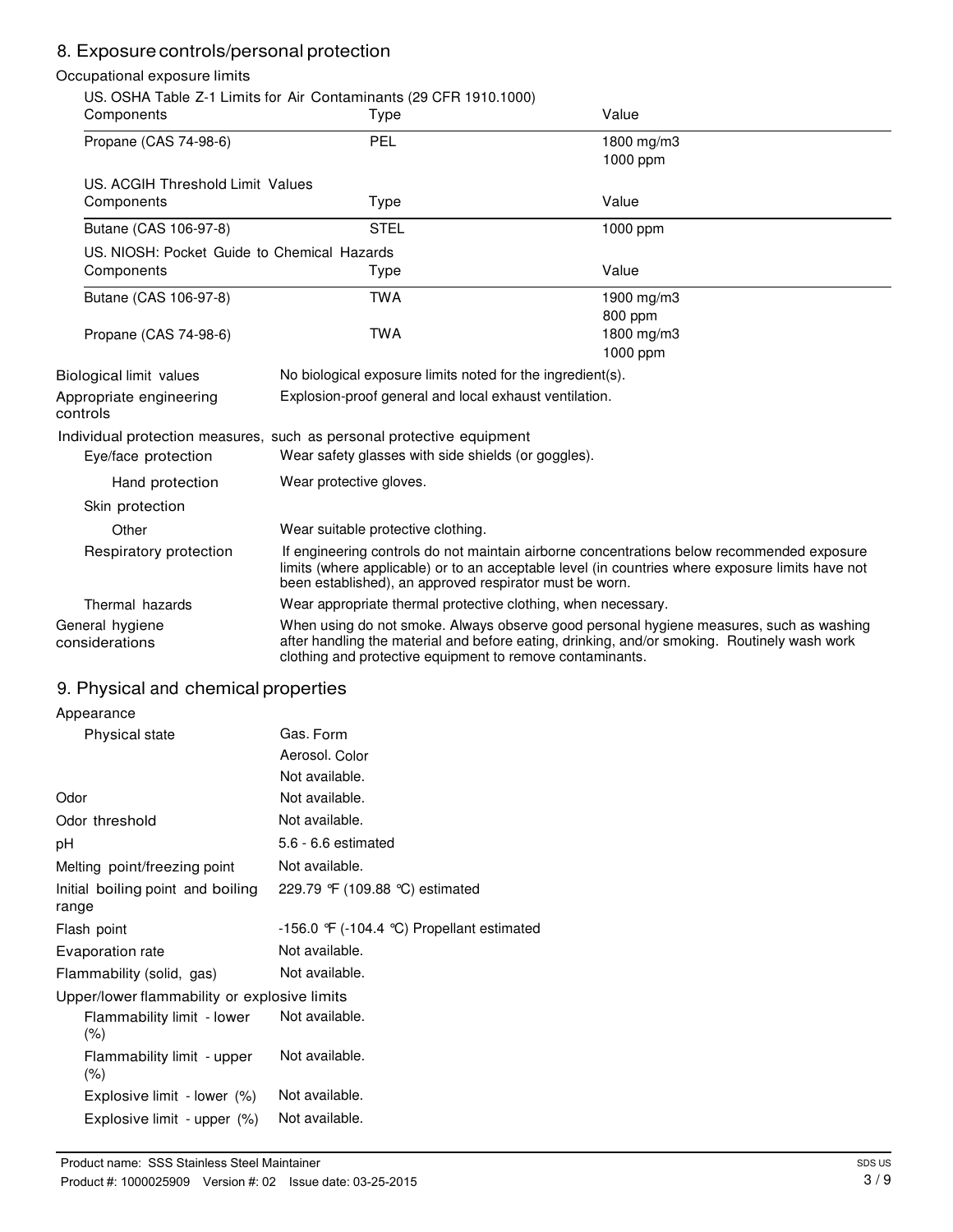| Vapor pressure                             | 47 - 67 psig @ 70F estimated                                                                     |
|--------------------------------------------|--------------------------------------------------------------------------------------------------|
| Vapor density                              | Not available.                                                                                   |
| Relative density                           | Not available.                                                                                   |
| Solubility(ies)                            |                                                                                                  |
| Solubility (water)                         | Not available.                                                                                   |
| Partition coefficient<br>(n-octanol/water) | Not available.                                                                                   |
| Auto-ignition temperature                  | 392 °F (200 °C) estimated                                                                        |
| Decomposition temperature                  | Not available.                                                                                   |
| Viscosity                                  | Not available.                                                                                   |
| Other information                          |                                                                                                  |
| Specific gravity                           | 0.948 estimated                                                                                  |
| 10. Stability and reactivity               |                                                                                                  |
| Reactivity                                 | The product is stable and non-reactive under normal conditions of use, storage and transport.    |
| Chemical stability                         | Material is stable under normal conditions.                                                      |
| Possibility of hazardous<br>reactions      | No dangerous reaction known under conditions of normal use.                                      |
| Conditions to avoid                        | Avoid heat, sparks, open flames and other ignition sources. Contact with incompatible materials. |
| Incompatible materials                     | Strong oxidizing agents. Fluorine. Chlorine. Nitrates.                                           |
| Hazardous decomposition<br>products        | No hazardous decomposition products are known.                                                   |

# 11. Toxicological information

Information on likely routes of exposure

| Ingestion                                                                          | Smallest quantities reaching the lungs through swallowing or subsequent vomiting may result in<br>lung edema or pneumonia.                                                  |
|------------------------------------------------------------------------------------|-----------------------------------------------------------------------------------------------------------------------------------------------------------------------------|
| Inhalation                                                                         | Not available.                                                                                                                                                              |
| Skin contact                                                                       | No adverse effects due to skin contact are expected.                                                                                                                        |
| Eye contact                                                                        | Direct contact with eyes may cause temporary irritation.                                                                                                                    |
| Symptoms related to the<br>physical, chemical and<br>toxicological characteristics | Direct contact with eyes may cause temporary irritation. If aspirated into lungs during swallowing<br>or vomiting, may cause chemical pneumonia, pulmonary injury or death. |

#### Information on toxicological effects

Acute toxicity Expected to be a low hazard for usual industrial or commercial handling by trained personnel.

| Product                                      | <b>Species</b> | <b>Test Results</b>                   |
|----------------------------------------------|----------------|---------------------------------------|
| 16 OZ WB SS CLNR & PLSH LB 6PK (CAS Mixture) |                |                                       |
| Acute                                        |                |                                       |
| Dermal                                       |                |                                       |
| LD50                                         |                | 30739.2988 mg/kg estimated            |
|                                              | Rabbit         | 6277.4639 mg/kg, 24 Hours estimated   |
|                                              | Rat            | 6796 mg/kg                            |
| Inhalation                                   |                |                                       |
| LC100                                        | Cat            | 610.998 % estimated                   |
| <b>LC50</b>                                  | Mouse          | 8397.8271 mg/l, 120 Minutes estimated |
|                                              |                | 353.0211 %, 120 Minutes estimated     |
|                                              |                | 108.6219 mm/l, 2 Hours estimated      |
|                                              | Rat            | 88411.4063 ppm, 4 Hours estimated     |
|                                              |                | 14.3747 mg/l, 4 Hours estimated       |
| Oral                                         |                |                                       |
| LD50                                         | Rat            |                                       |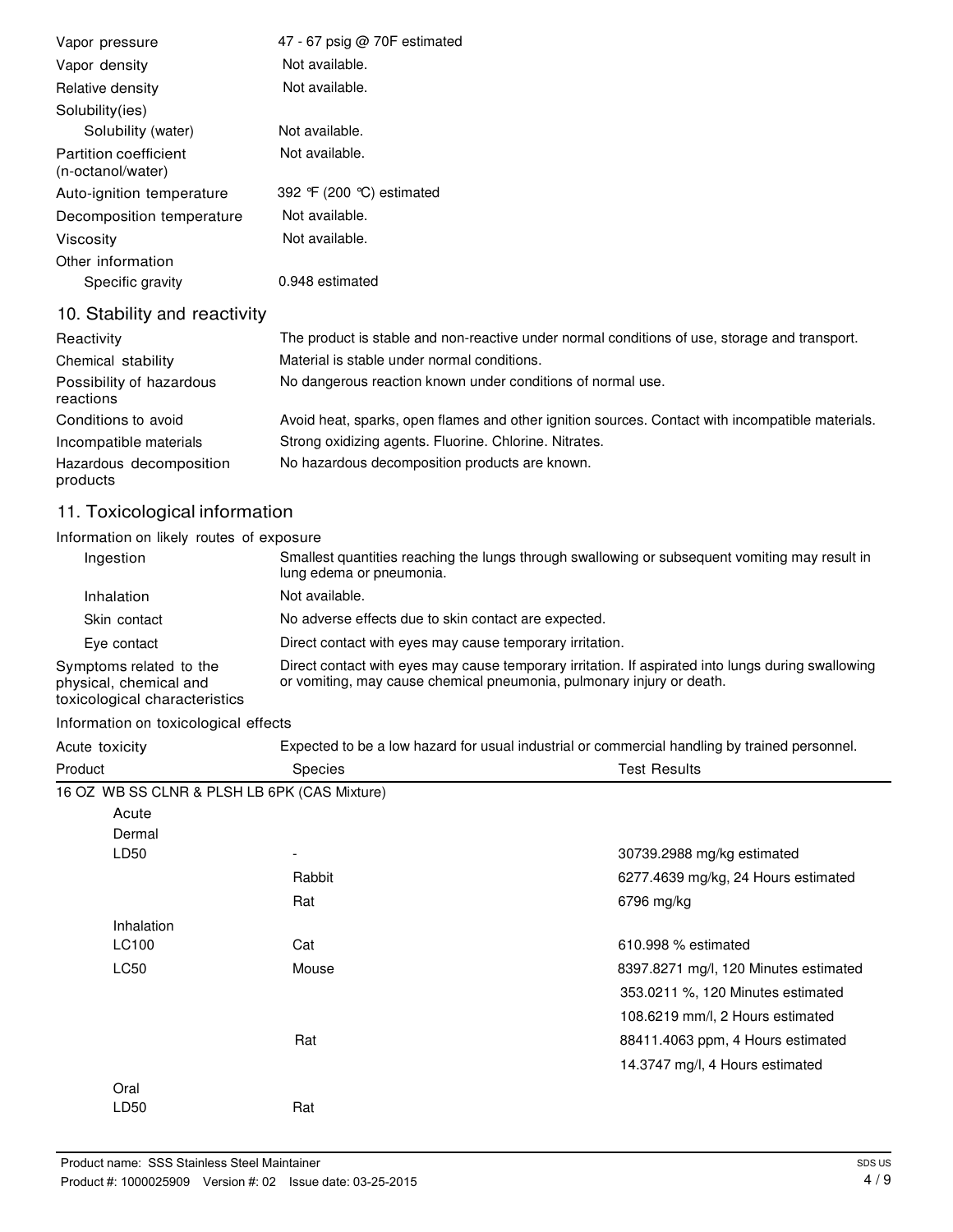| Species<br>Components                                          |                                                    | <b>Test Results</b>                                                                                                |                        |  |
|----------------------------------------------------------------|----------------------------------------------------|--------------------------------------------------------------------------------------------------------------------|------------------------|--|
| Butane (CAS 106-97-8)                                          |                                                    |                                                                                                                    |                        |  |
| Acute                                                          |                                                    |                                                                                                                    |                        |  |
| Inhalation                                                     |                                                    |                                                                                                                    |                        |  |
| LC50                                                           | Mouse                                              |                                                                                                                    | 1237 mg/l, 120 Minutes |  |
|                                                                |                                                    |                                                                                                                    | 52 %, 120 Minutes      |  |
|                                                                | Rat                                                |                                                                                                                    | 1355 mg/l              |  |
| Distillates (Petroleum), Hydrotreated Light (CAS 64742-47-8)   |                                                    |                                                                                                                    |                        |  |
| Acute                                                          |                                                    |                                                                                                                    |                        |  |
| Dermal                                                         |                                                    |                                                                                                                    |                        |  |
| LD50                                                           | Rabbit                                             |                                                                                                                    | > 2000 mg/kg           |  |
|                                                                |                                                    |                                                                                                                    | > 2000 mg/kg, 24 Hours |  |
| Inhalation                                                     |                                                    |                                                                                                                    |                        |  |
| LC50                                                           | Rat                                                |                                                                                                                    | $>$ 7.5 mg/l, 6 Hours  |  |
|                                                                |                                                    |                                                                                                                    | > 4.6 mg/l, 4 Hours    |  |
| Oral<br>LD50                                                   | Rat                                                |                                                                                                                    | > 5000 mg/kg           |  |
| Propane (CAS 74-98-6)                                          |                                                    |                                                                                                                    |                        |  |
| Acute                                                          |                                                    |                                                                                                                    |                        |  |
| Inhalation                                                     |                                                    |                                                                                                                    |                        |  |
| LC50                                                           | Mouse                                              |                                                                                                                    | 1237 mg/l, 120 Minutes |  |
|                                                                |                                                    |                                                                                                                    | 52 %, 120 Minutes      |  |
|                                                                | Rat                                                |                                                                                                                    | 1355 mg/l              |  |
|                                                                |                                                    |                                                                                                                    | 658 mg/l/4h            |  |
| Skin corrosion/irritation                                      |                                                    |                                                                                                                    |                        |  |
| Serious eye damage/eye                                         |                                                    | Prolonged skin contact may cause temporary irritation.<br>Direct contact with eyes may cause temporary irritation. |                        |  |
| irritation                                                     |                                                    |                                                                                                                    |                        |  |
| Respiratory or skin sensitization                              |                                                    |                                                                                                                    |                        |  |
| Respiratory sensitization                                      | Not a respiratory sensitizer.                      |                                                                                                                    |                        |  |
| Skin sensitization                                             | Not available.                                     |                                                                                                                    |                        |  |
| Germ cell mutagenicity                                         | Not available.                                     |                                                                                                                    |                        |  |
| Carcinogenicity                                                |                                                    | This product is not considered to be a carcinogen by IARC, ACGIH, NTP, or OSHA.                                    |                        |  |
| OSHA Specifically Regulated Substances (29 CFR 1910.1001-1050) |                                                    |                                                                                                                    |                        |  |
| Not listed.                                                    |                                                    |                                                                                                                    |                        |  |
| Reproductive toxicity                                          |                                                    | This product is not expected to cause reproductive or developmental effects.                                       |                        |  |
| Specific target organ toxicity -<br>single exposure            | Not classified.                                    |                                                                                                                    |                        |  |
| Specific target organ toxicity -<br>repeated exposure          | Not classified.                                    |                                                                                                                    |                        |  |
| Aspiration hazard                                              | May be fatal if swallowed and enters airways.      |                                                                                                                    |                        |  |
| 12. Ecological information                                     |                                                    |                                                                                                                    |                        |  |
| Ecotoxicity                                                    | Harmful to aquatic life with long lasting effects. |                                                                                                                    |                        |  |
| Product                                                        | Species<br><b>Test Results</b>                     |                                                                                                                    |                        |  |
| 16 OZ WB SS CLNR & PLSH LB 6PK (CAS Mixture)                   |                                                    |                                                                                                                    |                        |  |
| Aquatic                                                        |                                                    |                                                                                                                    |                        |  |
| Algae                                                          | IC <sub>50</sub>                                   | Algae                                                                                                              | 23513 mg/L, 72 Hours   |  |
| Crustacea                                                      | EC50                                               | Daphnia                                                                                                            | 6441 mg/L, 48 Hours    |  |
| Fish                                                           | LC50                                               | Fish                                                                                                               | 160 mg/L, 96 Hours     |  |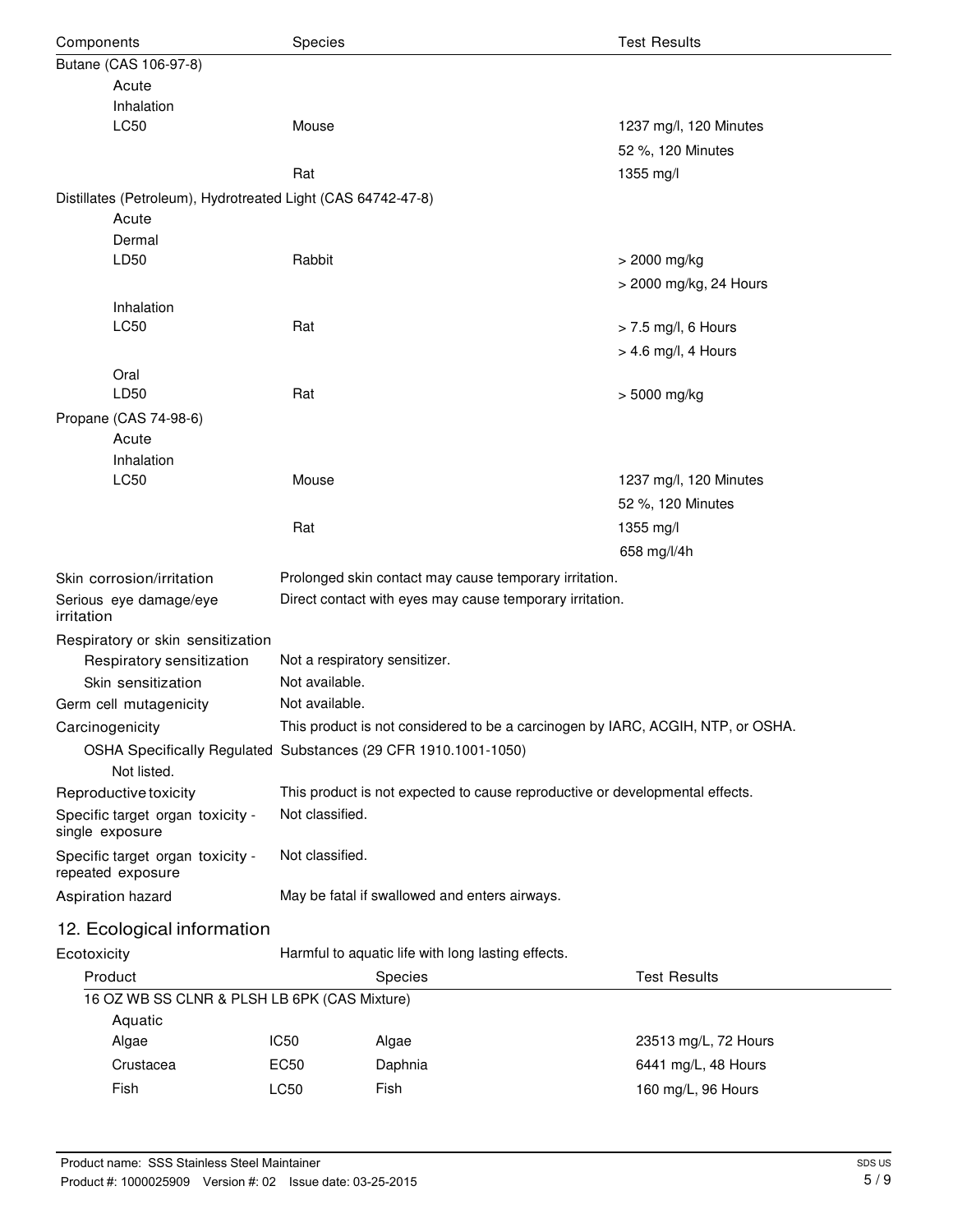| Components                                                   |                                                                                                                                                                                            | <b>Species</b>                                          | <b>Test Results</b>           |
|--------------------------------------------------------------|--------------------------------------------------------------------------------------------------------------------------------------------------------------------------------------------|---------------------------------------------------------|-------------------------------|
| Distillates (Petroleum), Hydrotreated Light (CAS 64742-47-8) |                                                                                                                                                                                            |                                                         |                               |
| Aquatic                                                      |                                                                                                                                                                                            |                                                         |                               |
| Fish                                                         | LC50                                                                                                                                                                                       | Rainbow trout, donaldson trout<br>(Oncorhynchus mykiss) | $2.9 \text{ mg/l}$ , 96 hours |
| Polydimethylsiloxane (CAS 63148-62-9)                        |                                                                                                                                                                                            |                                                         |                               |
| Aquatic                                                      |                                                                                                                                                                                            |                                                         |                               |
| Fish                                                         | LC50                                                                                                                                                                                       | Channel catfish (Ictalurus punctatus)                   | 2.36 - 4.15 mg/l, 96 hours    |
| Persistence and degradability                                | No data is available on the degradability of this product.                                                                                                                                 |                                                         |                               |
| Bioaccumulative potential                                    | No data available.                                                                                                                                                                         |                                                         |                               |
| Partition coefficient n-octanol / water (log Kow)            |                                                                                                                                                                                            |                                                         |                               |
| <b>Butane</b>                                                |                                                                                                                                                                                            | 2.89                                                    |                               |
| Propane                                                      |                                                                                                                                                                                            | 2.36                                                    |                               |
| Mobility in soil                                             | No data available.                                                                                                                                                                         |                                                         |                               |
| Other adverse effects                                        | No other adverse environmental effects (e.g. ozone depletion, photochemical ozone creation<br>potential, endocrine disruption, global warming potential) are expected from this component. |                                                         |                               |

## 13. Disposal considerations

| Disposal instructions                    | Collect and reclaim or dispose in sealed containers at licensed waste disposal site.                                                                                                                                   |
|------------------------------------------|------------------------------------------------------------------------------------------------------------------------------------------------------------------------------------------------------------------------|
| Local disposal regulations               | Dispose in accordance with all applicable regulations.                                                                                                                                                                 |
| Hazardous waste code                     | The waste code should be assigned in discussion between the user, the producer and the waste<br>disposal company.                                                                                                      |
| Waste from residues / unused<br>products | Dispose of in accordance with local regulations. Empty containers or liners may retain some<br>product residues. This material and its container must be disposed of in a safe manner (see:<br>Disposal instructions). |
| Contaminated packaging                   | Since emptied containers may retain product residue, follow label warnings even after container is<br>emptied.                                                                                                         |

## 14. Transport information

| DOT                                                   |                                                                         |
|-------------------------------------------------------|-------------------------------------------------------------------------|
| UN number                                             | UN1950                                                                  |
| UN proper shipping name<br>Transport hazard class(es) | Aerosols, flammable                                                     |
| Class                                                 | 2.1                                                                     |
| Subsidiary risk                                       |                                                                         |
| Label(s)                                              | 2.1                                                                     |
| Packing group                                         | Not applicable.                                                         |
| Special precautions for user                          | Read safety instructions, SDS and emergency procedures before handling. |
| Special provisions                                    | N82                                                                     |
| Packaging exceptions                                  | 306                                                                     |
| Packaging non bulk                                    | None                                                                    |
| Packaging bulk                                        | None                                                                    |

This product meets the exception requirements of section 173.306 as a limited quantity and may be shipped as a limited quantity. Until 12/31/2020, the "Consumer Commodity - ORM-D" marking may still be used in place of the new limited quantity diamond mark for packages of UN 1950 Aerosols. Limited quantities require the limited quantity diamond mark on cartons after 12/31/20 and may be used now in place of the "Consumer Commodity ORM-D" marking and both may be displayed concurrently.

#### IATA

| UN number<br>UN proper shipping name<br>Transport hazard class(es) | UN1950<br>Aerosols, flammable                                                                        |
|--------------------------------------------------------------------|------------------------------------------------------------------------------------------------------|
| Class                                                              | 2.1                                                                                                  |
| Subsidiary risk                                                    |                                                                                                      |
| Label(s) Packing                                                   | 2.1                                                                                                  |
| group Environmental                                                | Not applicable.                                                                                      |
| hazards ERG Code                                                   | No.                                                                                                  |
|                                                                    | 10L                                                                                                  |
|                                                                    | Special precautions for user Read safety instructions, SDS and emergency procedures before handling. |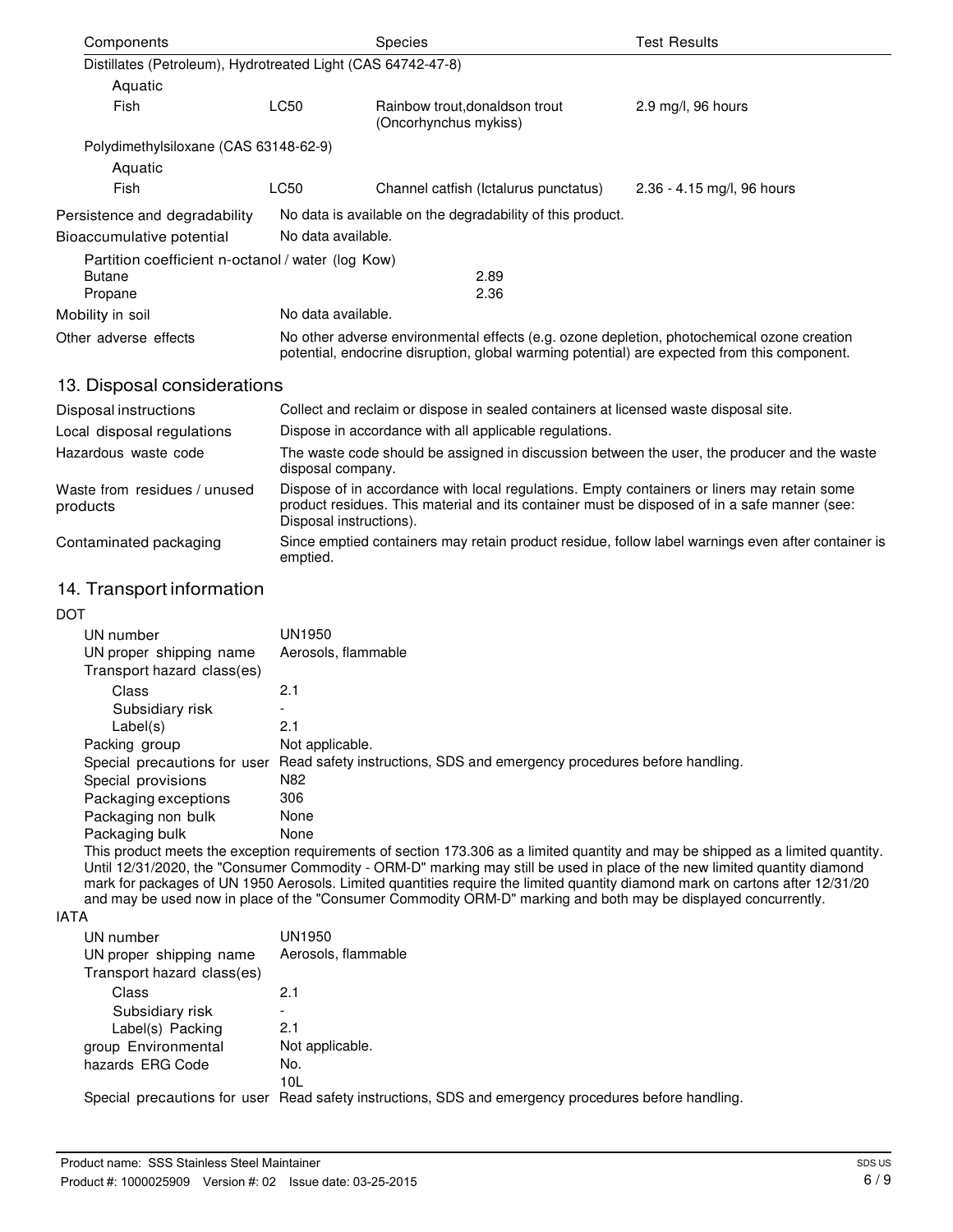| Other information                                                              |                                                                         |
|--------------------------------------------------------------------------------|-------------------------------------------------------------------------|
| Passenger and cargo<br>aircraft                                                | Allowed.                                                                |
| Cargo aircraft only                                                            | Allowed.                                                                |
| Packaging Exceptions                                                           | LTD QTY                                                                 |
| <b>IMDG</b>                                                                    |                                                                         |
| UN number                                                                      | <b>UN1950</b>                                                           |
| UN proper shipping name                                                        | <b>AEROSOLS</b>                                                         |
| Transport hazard class(es)                                                     |                                                                         |
| Class                                                                          | 2.1                                                                     |
| Subsidiary risk                                                                |                                                                         |
| Label(s) Packing                                                               | 2.1                                                                     |
| group Environmental                                                            | Not applicable.                                                         |
| hazards                                                                        |                                                                         |
| Marine pollutant                                                               | No.                                                                     |
| EmS                                                                            | $F-D, S-U$                                                              |
| Special precautions for user                                                   | Read safety instructions, SDS and emergency procedures before handling. |
| Packaging Exceptions                                                           | LTD QTY                                                                 |
| Transport in bulk according to<br>Annex II of MARPOL 73/78 and<br>the IBC Code | Not applicable.                                                         |
| <b>DOT</b>                                                                     |                                                                         |



15. Regulatory information

US federal regulations This product is a "Hazardous Chemical" as defined by the OSHA Hazard Communication Standard, 29 CFR 1910.1200.

TSCA Section 12(b) Export Notification (40 CFR 707, Subpt. D)

Not regulated.

CERCLA Hazardous Substance List (40 CFR 302.4)

Not listed.

SARA 304 Emergency release notification

Not regulated.

OSHA Specifically Regulated Substances (29 CFR 1910.1001-1050)

Not listed.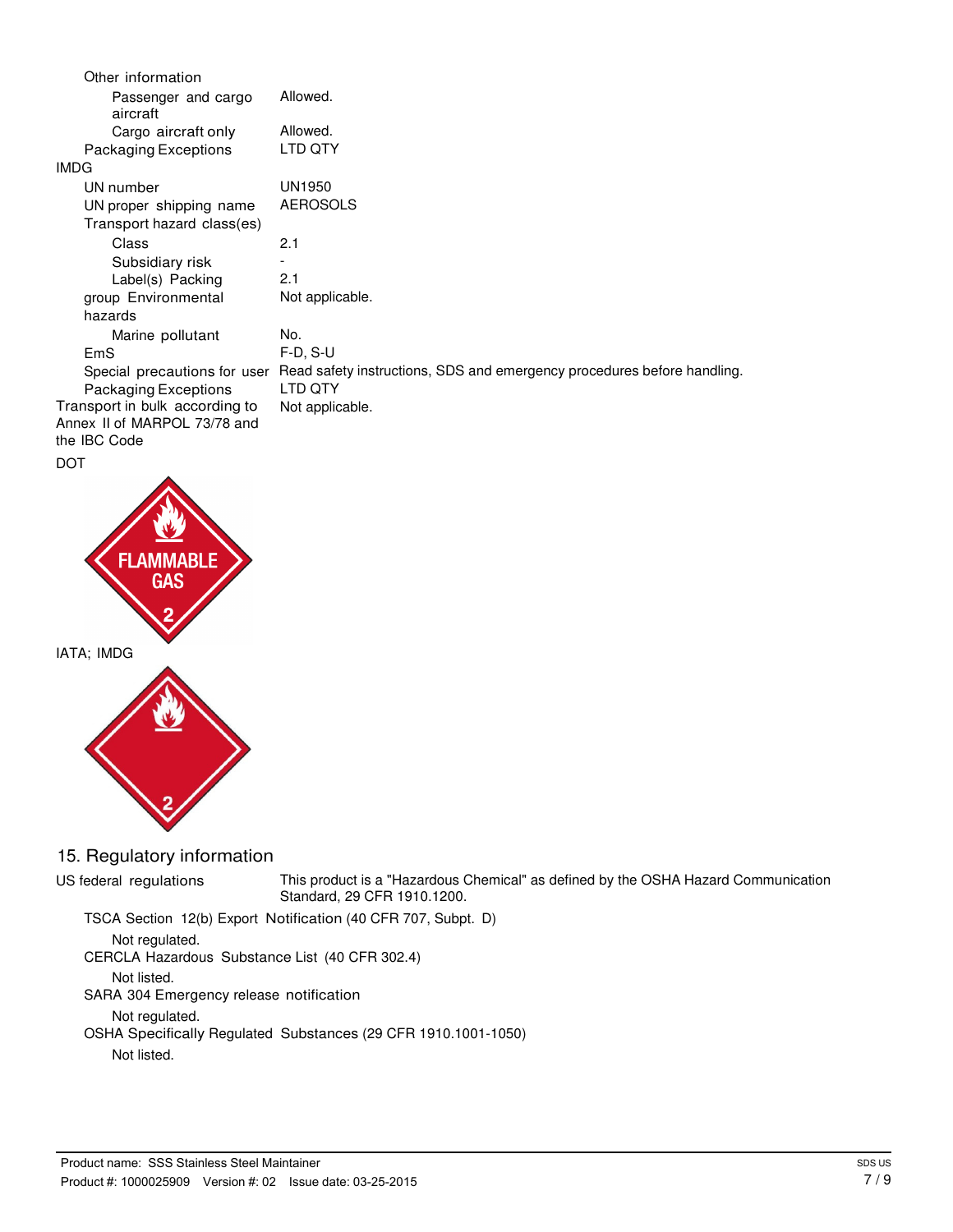|                                                                        | Superfund Amendments and Reauthorization Act of 1986 (SARA)                                                                                                                                       |                        |
|------------------------------------------------------------------------|---------------------------------------------------------------------------------------------------------------------------------------------------------------------------------------------------|------------------------|
| Hazard categories                                                      | Immediate Hazard - Yes<br>Delayed Hazard - No<br>Fire Hazard - Yes<br>Pressure Hazard - No<br>Reactivity Hazard - No                                                                              |                        |
| SARA 302 Extremely hazardous substance<br>Not listed.                  |                                                                                                                                                                                                   |                        |
| SARA 311/312 Hazardous<br>chemical                                     | No                                                                                                                                                                                                |                        |
| SARA 313 (TRI reporting)<br>Not regulated.                             |                                                                                                                                                                                                   |                        |
| Other federal regulations                                              |                                                                                                                                                                                                   |                        |
|                                                                        | Clean Air Act (CAA) Section 112 Hazardous Air Pollutants (HAPs) List                                                                                                                              |                        |
| Not regulated.                                                         | Clean Air Act (CAA) Section 112(r) Accidental Release Prevention (40 CFR 68.130)                                                                                                                  |                        |
| Butane (CAS 106-97-8)<br>Propane (CAS 74-98-6)                         |                                                                                                                                                                                                   |                        |
| Safe Drinking Water Act<br>(SDWA)                                      | Not regulated.                                                                                                                                                                                    |                        |
| US state regulations                                                   |                                                                                                                                                                                                   |                        |
| US. Massachusetts RTK - Substance List                                 |                                                                                                                                                                                                   |                        |
| Butane (CAS 106-97-8)<br>Propane (CAS 74-98-6)                         | US. New Jersey Worker and Community Right-to-Know Act                                                                                                                                             |                        |
| Butane (CAS 106-97-8)<br>Propane (CAS 74-98-6)                         | US. Pennsylvania Worker and Community Right-to-Know Law                                                                                                                                           |                        |
| Butane (CAS 106-97-8)<br>Propane (CAS 74-98-6)<br>US. Rhode Island RTK |                                                                                                                                                                                                   |                        |
| Butane (CAS 106-97-8)<br>Propane (CAS 74-98-6)                         |                                                                                                                                                                                                   |                        |
| US. California Proposition 65                                          | California Safe Drinking Water and Toxic Enforcement Act of 1986 (Proposition 65): This material is not known to contain<br>any chemicals currently listed as carcinogens or reproductive toxins. |                        |
| International Inventories                                              |                                                                                                                                                                                                   |                        |
| Country(s) or region                                                   | Inventory name                                                                                                                                                                                    | On inventory (yes/no)* |
| Australia                                                              | Australian Inventory of Chemical Substances (AICS)                                                                                                                                                | Yes                    |
| Canada                                                                 | Domestic Substances List (DSL)                                                                                                                                                                    | Yes                    |
| Canada                                                                 | Non-Domestic Substances List (NDSL)                                                                                                                                                               | No                     |
| China                                                                  | Inventory of Existing Chemical Substances in China (IECSC)                                                                                                                                        | Yes                    |
| Europe                                                                 | European Inventory of Existing Commercial Chemical<br>Substances (EINECS)                                                                                                                         | No                     |

16. Other information, including date of preparation or last revision

United States & Puerto Rico Toxic Substances Control Act (TSCA) Inventory

(PICCS)

Europe **European List of Notified Chemical Substances (ELINCS)** Japan Inventory of Existing and New Chemical Substances (ENCS)

Philippines Philippine Inventory of Chemicals and Chemical Substances

\*A "Yes" indicates that all components of this product comply with the inventory requirements administered by the governing country(s)

A "No" indicates that one or more components of the product are not listed or exempt from listing on the inventory administered by the governing

country(s).

Issue date 03-25-2015 Revised: 05-04-2016

Korea Existing Chemicals List (ECL) New Zealand New Zealand Inventory

No Yes Yes Yes Yes

Yes